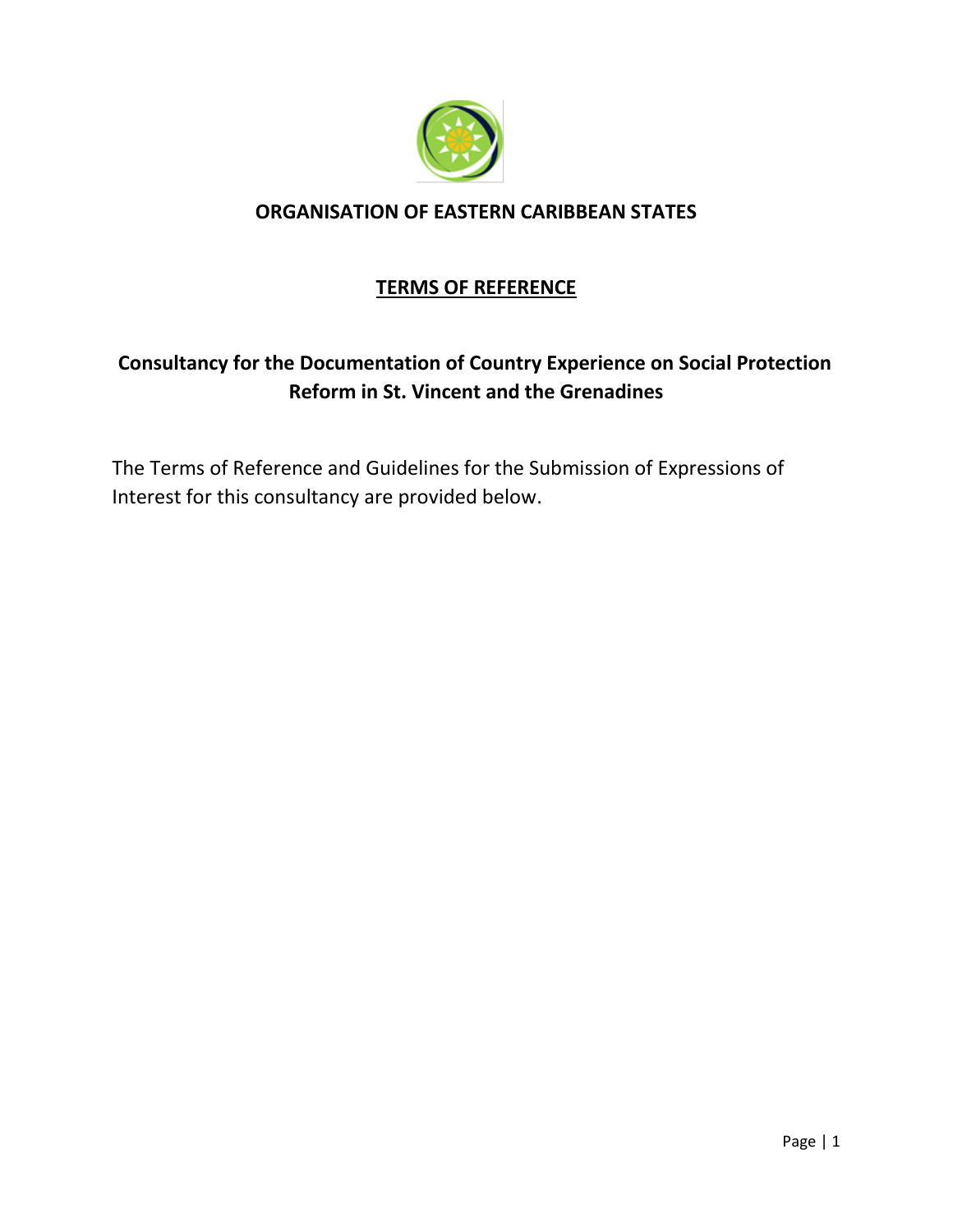# **Consultancy for the Documentation of Country Experience on Social Protection Reform in St. Vincent and the Grenadines**

# **Terms of Reference**

#### **1. Background and Rationale**

Caribbean Small Island Developing States (SIDS) require targeted social protection responses for three main reasons. The first is that these islands are susceptible to economic and environmental shocks. The United Nations Environmental Programme (UNEP) designed an Environmental Vulnerability Index (EVI) based on 50 indicators for estimating the vulnerability of a country's environment to future shocks, namely the extent to which the natural environment is prone to damage and degradation. The EVI found 34 countries classified as SIDS to be highly or extremely vulnerable to future shocks, while 10 are classified as vulnerable. For Caribbean SIDS, Trinidad and Tobago, Barbados, and Saint Lucia are classified as extremely vulnerable, while Grenada, St Kitts and Nevis and St Vincent and the Grenadines are among those classified as highly vulnerable.<sup>1</sup>

The second reason which warrants targeted social protection systems is that these states have experienced limited economic growth which has led to increases in poverty. Caribbean SIDS have experienced limited growth in recent years, with significant declines experienced after the 2008 crisis. For example, in Antigua and Barbuda, growth registered at -11.9 percent at the height of the crisis in 2009. Other Caribbean SIDS where growth performance was significantly affected include Barbados, Grenada, and St Kitts and Nevis.<sup>2</sup> This has caused a contraction in the labour markets and high unemployment.

The third reason is that demographic and epidemiological transitions have impacted positively on the quality of life of the population. This is especially noted among the elderly population, that is people 60 years and over and within the next 15 years, the number of older persons is expected to grow fastest in Latin America and the Caribbean with a projected 71 per cent increase in the population aged 60 years or over. These three factors have necessitated the implementation and strengthening of numerous safety net programme, labour market interventions, and insurance schemes from the governments of the region.

Social safety nets are an important component of social protection systems for Caribbean SIDS. Most SIDS provide an unconditional cash transfer programme for the poor, usually Public Assistance (Antigua and Barbuda, Dominica, Haiti, Mauritius, St. Kitts and Nevis, Saint Lucia, and St. Vincent and the Grenadines), while a few have focused on a conditional cash transfer (CCT) namely, Grenada and Trinidad and Tobago.

Spending on safety nets is close to the global average of 1.9 percent of GDP (see Table 1). There are exceptions however, in the case of Mauritius, which spent 7.5 percent of GDP on safety nets compared with Saint Lucia's expenditure of 1.3 percent of its GDP spent the lowest portion of GDP at 1.3 percent, when compared to the other SIDS identified in Table 1.

 $\overline{\phantom{a}}$ 

<sup>1</sup> Tailoring Social Protection to Small Island Developing States: Lessons Learned from the Caribbean. 2013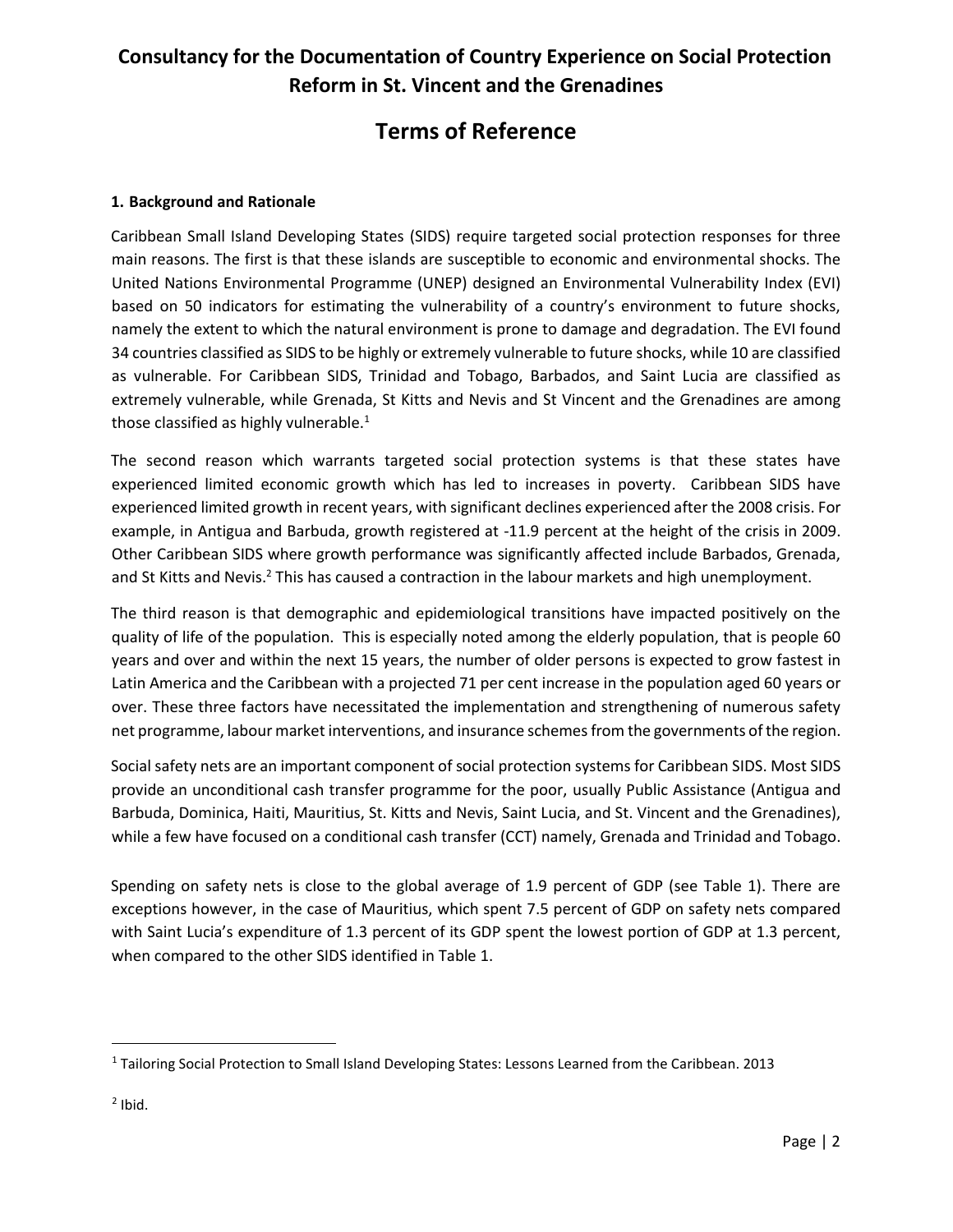| <b>Country</b>                           | <b>Safety</b>         | <b>Net</b> |  |
|------------------------------------------|-----------------------|------------|--|
|                                          | Spending<br>GDP $)^4$ | (%<br>of   |  |
| Antigua and Barbuda                      | 1.6                   |            |  |
| <b>Belize</b>                            | 2.9                   |            |  |
| St. Kitts and Nevis                      | 1.6                   |            |  |
| Grenada                                  | 3.2                   |            |  |
| St. Lucia                                | 1.3                   |            |  |
| lSt.<br>Vincent and<br>the<br>Grenadines | 2.2                   |            |  |
| Jamaica                                  | 1.8                   |            |  |
| <b>Mauritius</b>                         | 7.5                   |            |  |

**Table 1: Social Safety Net Spending in selected SIDS<sup>34</sup>**

In the case of children, social protection has to be a germane component of their rights and well-being. The average child poverty rate across the countries in the Eastern Caribbean Area was 32.7%, that is, about one-third of all children were living in poverty<sup>5</sup>. Child poverty limits the access of children to vital resources, including nutrition, water, sanitation, basic health and social services. These situations can prevent children from achieving their full potential due to cultural, physical, mental and social development, participation and protection deprivations. Integrated social protection and child protection programmes have the propensity to break the cycle of poverty and vulnerability. Notwithstanding various challenges in implementation, Member States in the OECS region have sought to establish good protection systems geared towards enhancing the development of children and families.

In addition, the SIDS in the Eastern Caribbean have all invested resources towards reforming their social protection system given the realization for the need of targeted responses. These resources not only include financial and human resources but national commitment to apply a rights-based approach to social safety net programmes informed by transparent, accountable mechanisms and evidence to identify the most vulnerable and to leave no one behind.

It is against this background which the Social Development Unit in collaboration with UNICEF seeks to implement a Consultancy that will document good practices of implementing social protection programmes. Many SIDS are at different progress of their social protection reform and some have begun with the development of legislation and policy while some work on investing strengthening institutional capacity and refining their operational services of public assistance programmes. One SIDS has invested many institutional reform in strengthening their social protection programmes and this is reflected with

 $\overline{\phantom{a}}$ 

 $3$  Ibid

<sup>4</sup> Ibid

<sup>5</sup> Child Poverty in the Eastern Caribbean Area Report, 2017.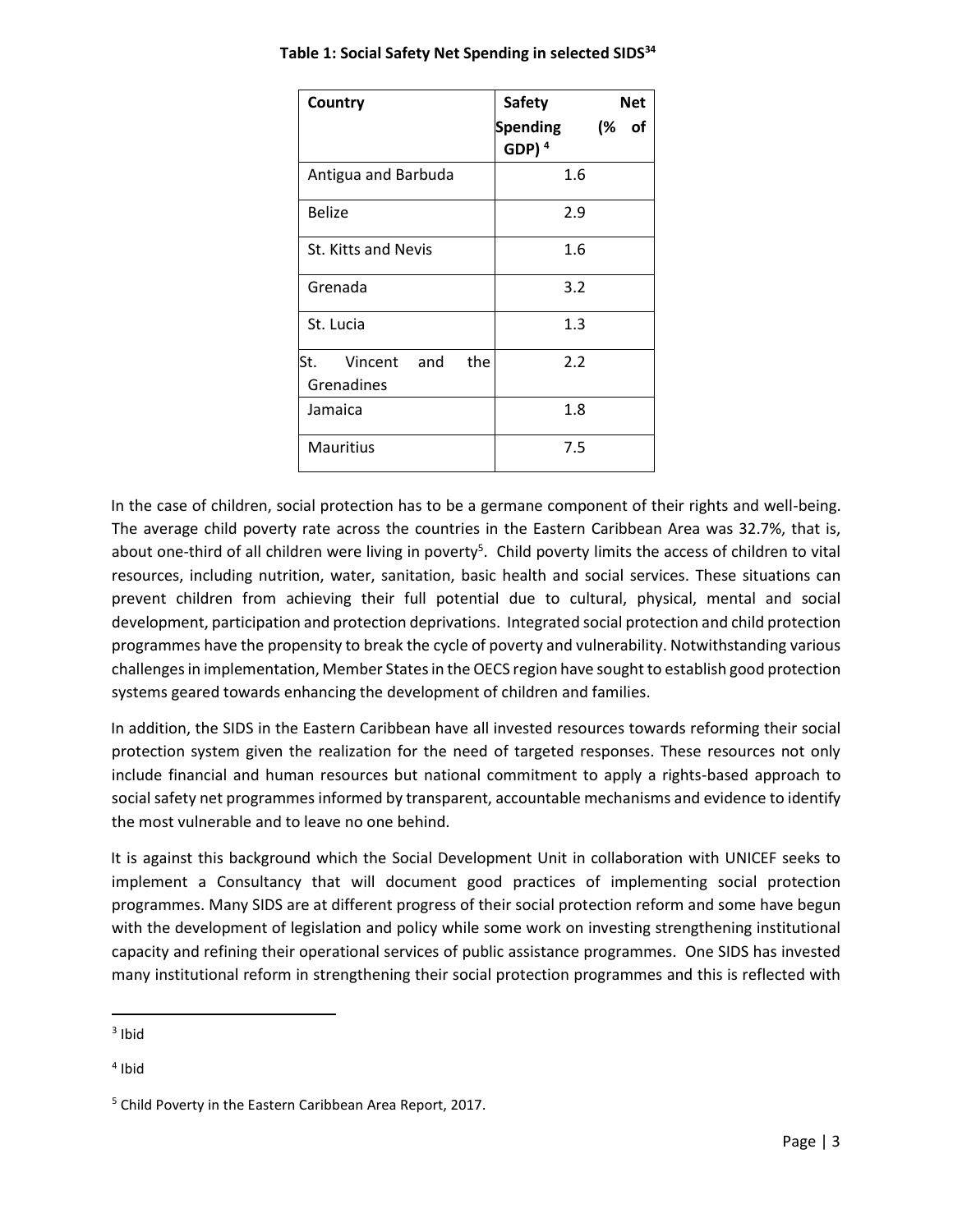the total number of welfare officers and staff supporting the Department. The St. Vincent and the Grenadines currently has a total of 89 staff members in their social protection divisions of the Ministry of National Mobilisation, Social Development, Family, Gender, Persons with Disabilities and Youth Affairs. Social protection expenditure comprises 12.4% of total recurrent expenditure. St. Vincent and the Grenadines is working on the development of the social protection legislation and policy this year.

The Member States earmarked to be the first SIDS to document its social protection reform journey will be St. Vincent and the Grenadines where children make up 43.7% of those who are poor. The national poverty rate in SVG is 30.2% and children poverty rate is 37.6%. This equates to about 13,260 children ages 0-17 years who are poor<sup>6</sup>. The outcome of this Consultancy intends to provide packaged information to other OECS Member States to learn from the lessons of St Vincent and the Grenadines in their reform journey to be adapted in the respective Member State social protection reform process.

### **2. Scope of Consultancy**

This consultancy is geared toward documenting the experiences of Saint Vincent and the Grenadines in their social protection reform. Specifically, the consultancy will comprise the development of a country specific case study, production of a 2-page fact sheet and video showing the journey of the social protection reform process. The video will capture the key lessons learned from the institutional reform, legislative and policy development, capacity building of staff, programme development and delivery of services, tools utilized to inform public assistance programmes and its remaining gaps. In addition, recommendations for the improvement of delivery social protection will be highlighted. These can be utilized by other OECS Member States contemplating social protection reform.

The documentation of the St. Vincent and the Grenadines social protection reform journey will be centered on the following questions:

- a. What was the trigger and start to realization that investment in social protection was crucial?
- b. What did St. Vincent and the Grenadines do differently to other OECS Member States that have now translated to increase staff and capacity in the social protection division?
- c. What are the lessons learned along the journey of the reform that would be most relevant to other Member States?
- d. How did the different programmes get established and what are the operational challenges?
- e. Would Saint Vincent and the Grenadines prioritize legislation and policy investment vs. operational delivery?
- f. How are poor and vulnerable children now benefiting from SVG social protection programmes?

The consultancy will include the following components:

- a. A desk review of St. Vincent and the Grenadines national documents, resources, tools, strategies, assessment reports.
- b. Key informant interviews with government policy makers, beneficiaries, programme staff, and government development partners.

 $\overline{a}$ 

<sup>6</sup> Ibid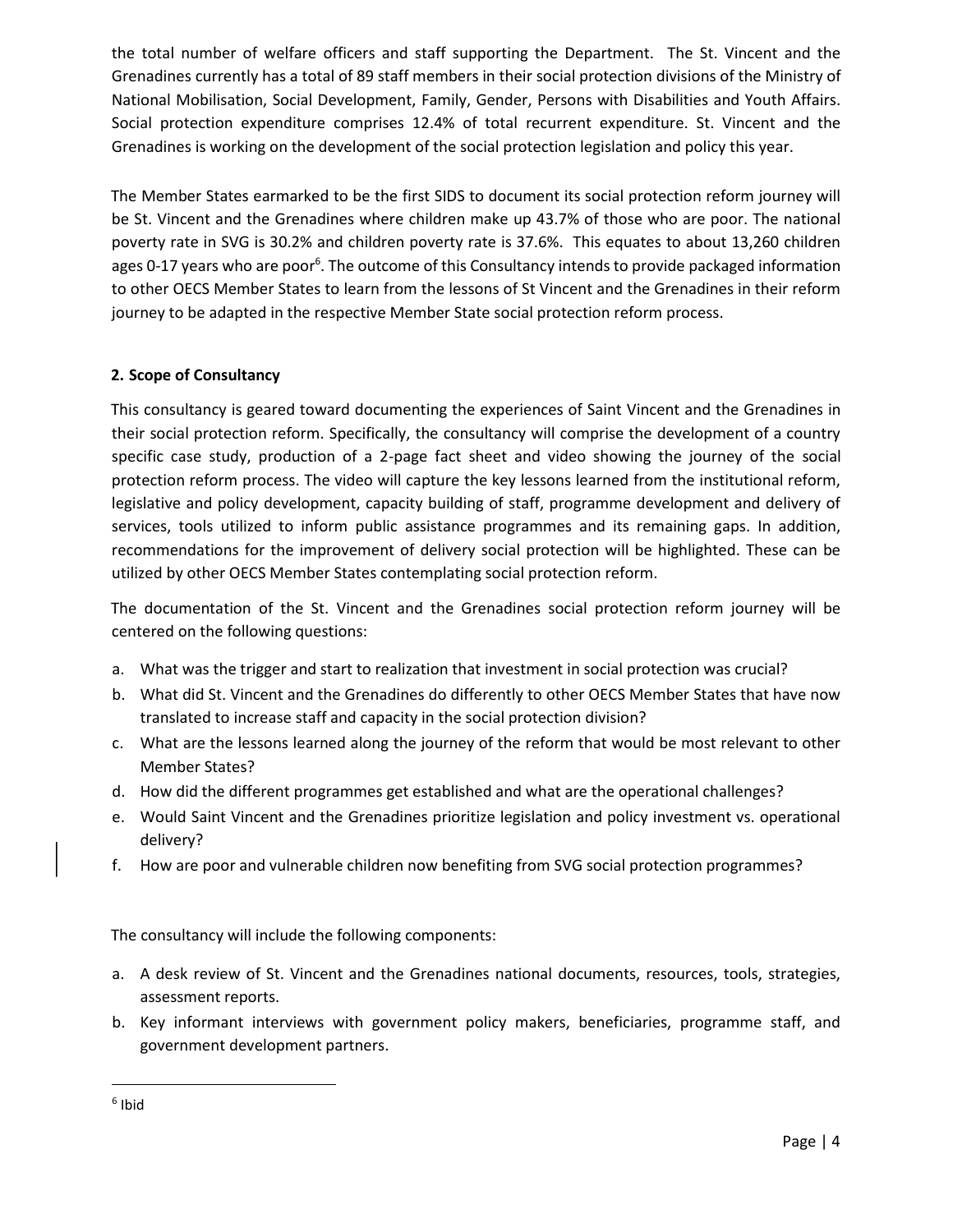- c. Country case study from the context of SIDS capturing the lessons learned from St. Vincent and the Grenadines' investment on institutional reform, capacity building, programme development, tools utilized for public assistance programmes, gaps that remain and recommendations for other OECS to adopt and adapt.
- d. Production of 2-page max factsheets
- e. Develop a short 10-12-minute video presenting case study of St. Vincent and the Grenadines.

#### **3. Methodology and main activities**

Based on the multi-country desk review, the analytical framework will be contextualized for the specific studies, including country specific research questions around key criteria to be defined during the inception phase. Qualitative and quantitative methods of analysis will be used, including triangulation of findings.

The consultant will be expected to structure their work in four phases:

- a. Inception phase: listing of key documents to review, list of key stakeholders to interview, outline of the case study, analytical framework to be used, followed by an inception report;
- b. Data collection: review of available secondary data and collection of additional secondary data; remote and / or in-country key informant interviews at national and island specific level in St. Vincent and the Grenadines;
- c. Data analysis based on the agreed analytical framework;
- d. Synthesis of collected data and drafting of the case study.
- e. Develop 2-page factsheet
- f. Develop video of the case study: selection of those to be interviewed, generate script and questions to be included based on the case study, shoot on-site with identifiable locations agreed with SVG government partners, edit and finalize video.

#### **4. Deliverables**

The deliverables for this consultancy are:

- a. 1 inception report, including listing of documents and key stakeholders to be interviewed, analytical framework,
- b. 1 country case study report;
- c. 2 page factsheet
- d. 10-12-minute video on the case study

#### **5. Timeframe**

The Consultancy will have a duration sixty (60) person days, from September 10, 2018 to November 30, 2018.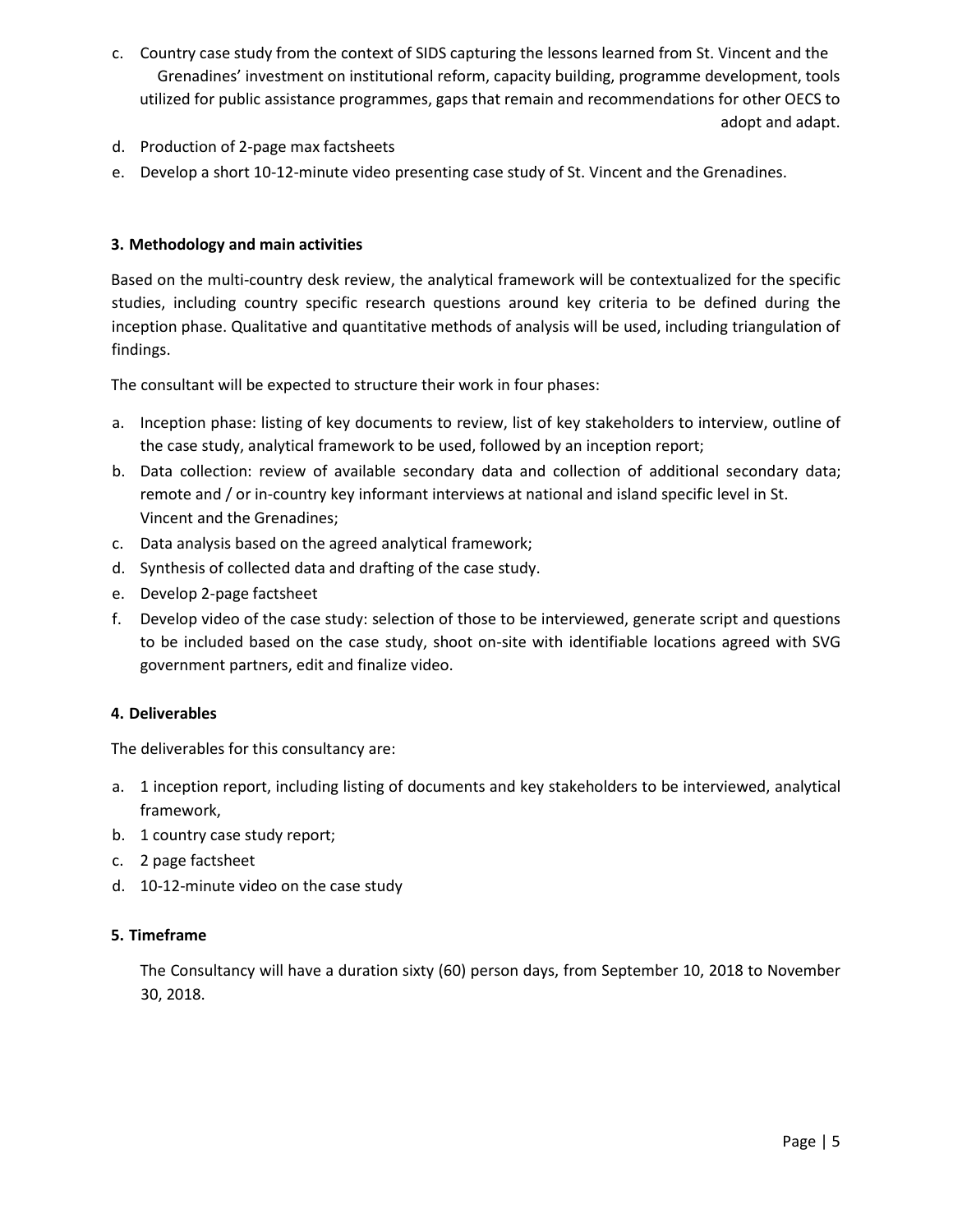#### **6. a. Selection Requirements a. Qualifications and Experience**

- Holder of Masters level degree in Social Sciences, Social Development, Communication for Development, Communication and Behavior Change or Public Relations
- At least three years of relevant professional work experience in developing advocacy and communication material for print, media, radio and social media across all types of audience members.
- Hands-on advocacy experience in supporting national policy dialogues including working with general public and media throughout the OECS and/or a CARICOM Member States

#### **b. Knowledge, Skills and Attributes Requirements**

- Has a minimum three years working experience in Communication for Development and Behaviour Change or Public Relations
- Possesses an understanding of the issues of social protection in the Caribbean
- Has knowledge of the communication/media culture of the OECS
- Demonstrates the ability to establish and maintain good working relations at all levels
- Possesses excellent graphic and written communication skills.
- Knowledge and use of developing infographics to package data and information
- Has access and ability to source production of video development and editing support

#### **7. Coordination and Support**

During the Assessment, the Consultant will work closely with the Social Development Unit (SDU). The Consultant will be administratively managed and supported by the Head of the Social Development Unit.

#### **8. Obligations of OECS Commission** The

OECS Commission agrees to:

- a. Along with UNICEF, review and provide feedback on consultancy deliverables;
- b. Provide all necessary technical and logistical support to ensure that the consultancy is undertaken with reasonable efficiency;
- c. Allocate a point person(s) to support consultants during the process;
- d. Meet all the agreed cost related to the consultancy;
- e. Make all necessary contacts that may be needed; and
- f. Guide the consultancy as necessary.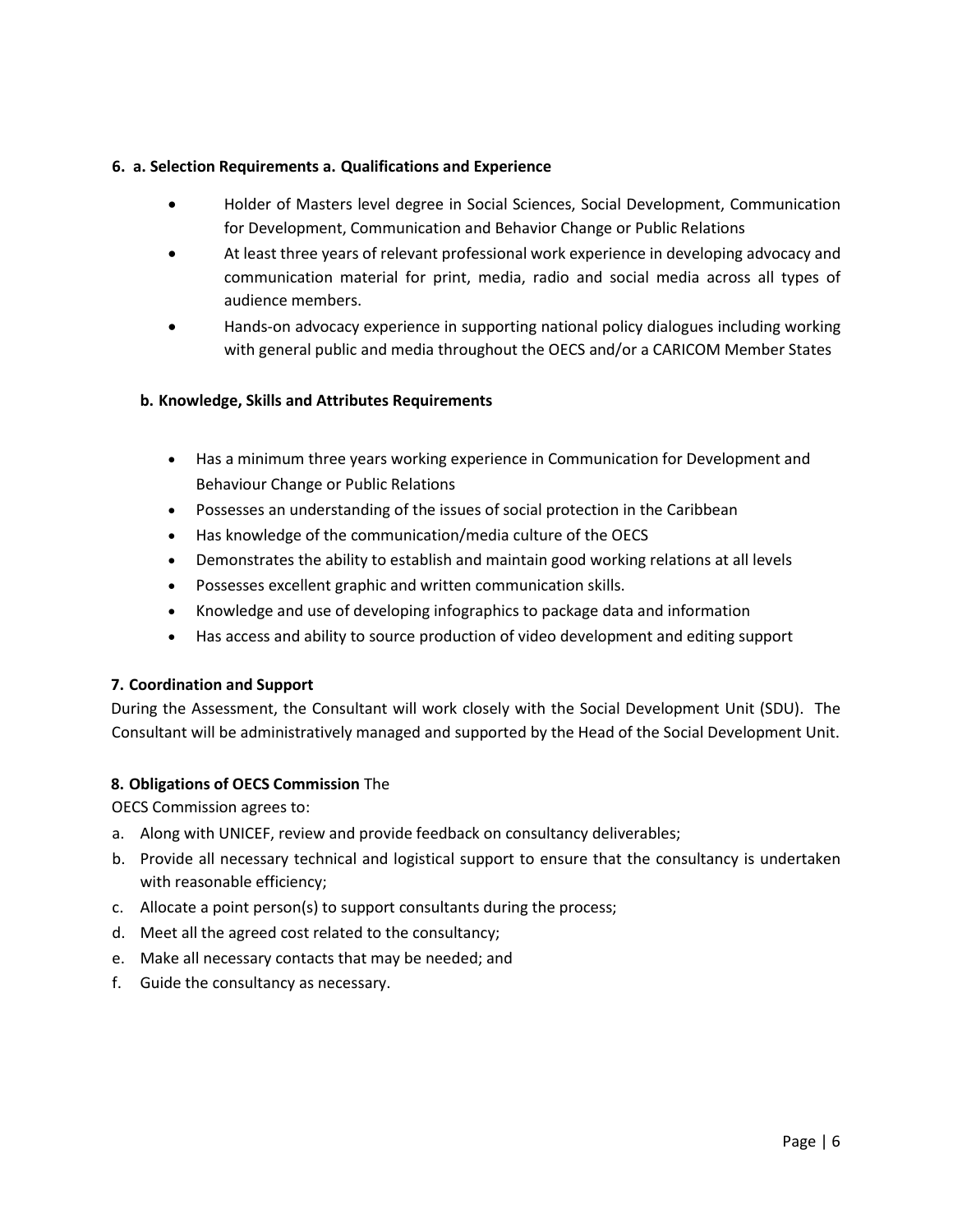### **9 Payment Schedule**

| #              | <b>Deliverables</b>                                                                                                | <b>Payment Schedule</b> | <b>Time frame</b>  |
|----------------|--------------------------------------------------------------------------------------------------------------------|-------------------------|--------------------|
| $\mathbf{1}$ . | Inception report including work<br>detailing<br>plan<br>approach associated<br>with undertaking the<br>consultancy | 10%                     | September 17, 2018 |
| 2.             | 1 country case study report                                                                                        | 25%                     | October 15, 2018   |
| 3              | 2-page factsheet                                                                                                   | 15%                     | November 2, 2018   |
| 4              | 10-12-minute video on the case<br>study                                                                            | 50%                     | November 23, 2018  |

#### **10. Property Rights**

The OECS and UNICEF shall hold all property rights, such as copyright, patents and registered trademarks, on matter directly related to, or derived from, the work carried out through this contract with the OECS and the sponsoring agency UNICEF.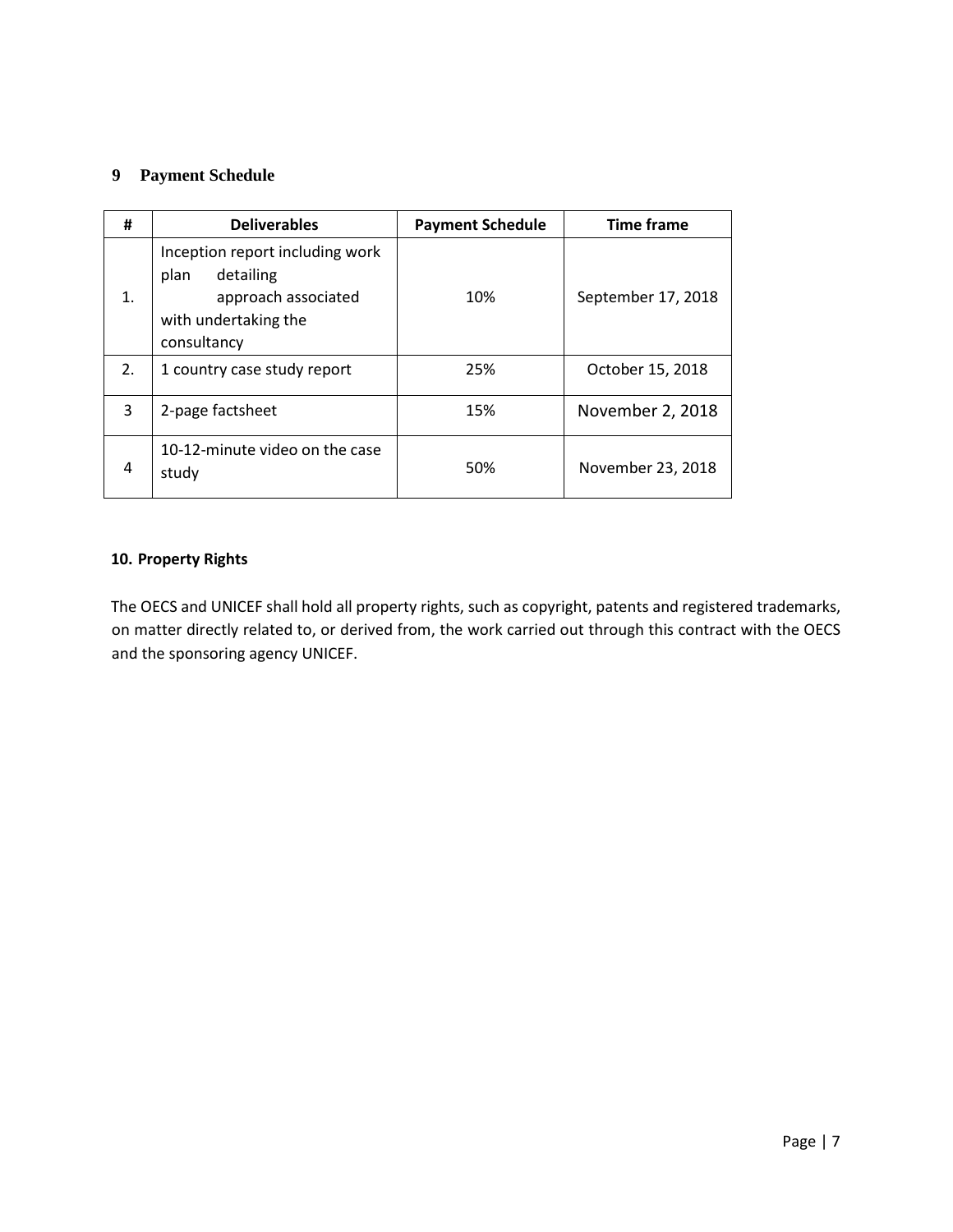### **GUIDELINES FOR SUBMISSION OF EXPRESSIONS OF INTEREST Consultancy for the Documentation of Country Experience on Social Protection Reform in St. Vincent and the Grenadines**

Individual Consultants wishing to signify their interest in undertaking the prescribed services are to submit an Expression of Interest (EOI) to include:

- 1. Information on the Consultant's qualifications and technical competence relevant to the assignment, experience in undertaking similar assignments, including Curriculum Vitae of the Individual Consultant proposed for the assignment;
- 2. A Concept Note on the planned framework for undertaking the assignment and a breakdown of the number of days required for each task.

Consultants shall bear all costs associated with the preparation and submission of their Expressions of Interest.

The OECS is not bound to accept any Expression of Interest and reserves the right to annul the selection process at any time prior to contract award, without thereby incurring any liability to the Consultants**.** 

For more information or to submit Expressions of Interest, please contact:

### **Procurement Officer**

Organisation of Eastern Caribbean States Morne Fortune P.O. Box 1383 Castries ST LUCIA Telephone Numbers: 758-455- 6327/ 758-455-6300 Email Address: procurement@oecs.int

An electronic copy of the **Expressions of Interest** are to reach the OECS Commission by September 3, 2018 addressed to**:** 

procurement@oecs.int